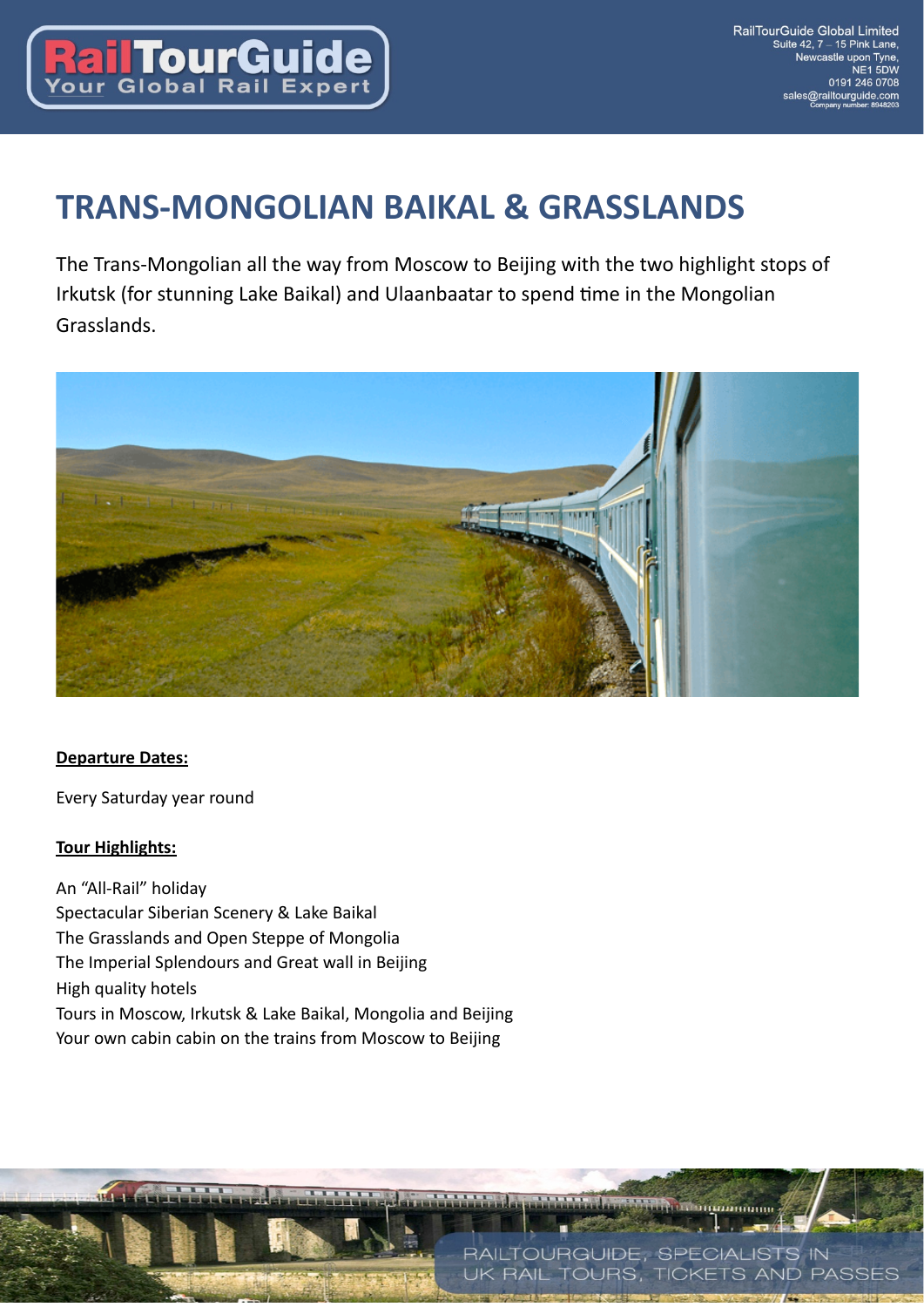## Day 1:

Welcome to Moscow, Russia's capital and its largest city with more than 12 million people. It is the political and economic centre of this vast country and has many of Russia's most famous sights, not least Red Square and St Basil's Cathedral. With over 800 years of history there is also a wealth of architecture, museums and monuments to a colourful past. Transfer by private car with an English speaking driver to your hotel. The rest of the day is free to start exploring this stunning city.

# No meals included today

## Day 2:

Moscow's Kremlin is Russia's political center and of huge importance for anyone interested in the history of both of the early Tsars and of the 20th Century Communist State. The large site contains architectural monuments from 6 centuries including Palaces, Cathedrals (two of which we will enter) and the famous Ivan the Terrible Bell Tower.

This tour also visits the Armoury, a treasure house of ancient Russian regalia, ceremonial tsar's dresses, church hierarchs' vestments, gold and silverware by Russian, European and Eastern masters, arms and armors, royal carriages and ceremonial horse harnesses. The visit includes the exhibit of the Cap of Monomakh, the Tsars' crown that was passed from generation to generation.

The rest of the day is free to further explore Moscow.

Breakfast is included

### Day 3:

Free time this morning to explore Moscow before your departure on the Trans-Siberian train. The city has much to offer whatever the weather. Late morning transfer to the station for the train to Irkutsk. Settle into your cabin which will become your home for the coming days.

# Breakfast is included

### Day 4:

This section of the journey is through a relatively highly populated region by Russian standards - a landscape of farms and small towns and villages which already feel a long way from Moscow as well as some larger places with longer stops ideal for stretching the legs, taking some photos and stocking up on food and drink. In the evening you cross the Europe-Asia border and stop at Ekaterinburg, capital of the mineral rich Ural region. From this point on you are officially in Siberia!

RAILTOURGUIDE, SPECIALISTS IN **RAIL TOURS. TICKETS AND PASSES** 

**Le organismus**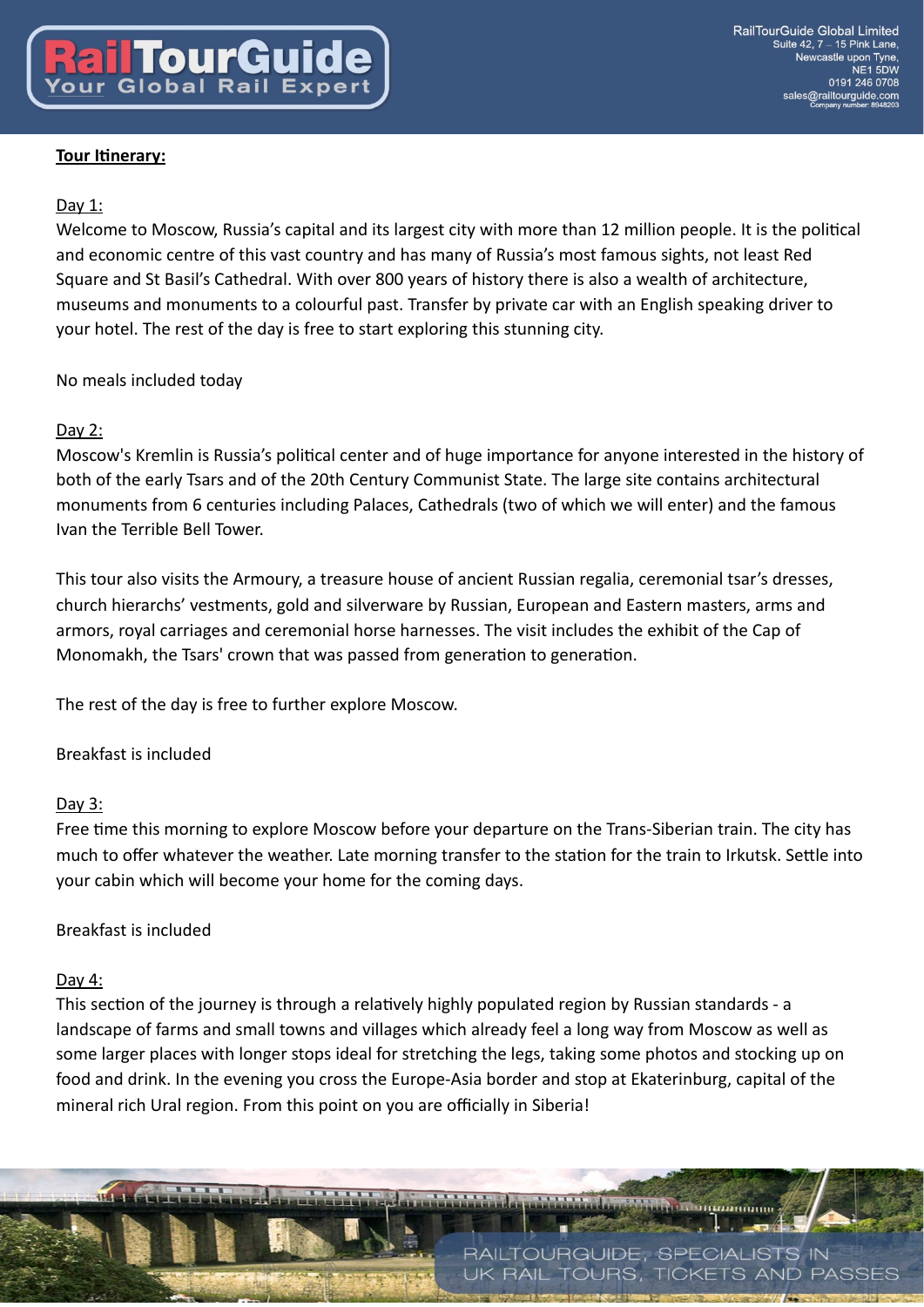No meals included today - the train does have a dining car though

# Day 5:

The scenery today is flat, often swampy or forested and with few large settlements. The major city is Omsk but there are also a few other large stops. This is a day for relaxing, socializing and getting into a good book!

No meals included today - the train does have a dining car though

## Day 6:

The last full day on the train in this section of the trip passing prosperous Krasnoyarsk after which the scenery is particularly pleasant consisting of gently rolling hills and dense forests of larch, pine and, of course, birch trees. There are many rivers and ponds and if it hasn't happened before now you will start to comprehend just how vast and untouched this part of Russia is as the sun sets on the endless taiga of Siberia.

No meals included today - the train does have a dining car though

### Day 7:

Arrival in Irkutsk, regarded as the modern day cultural capital of Siberia, famed for its traditional wooden architecture, complimented by a vibrant cafe and restaurant culture.

Transfer from the station the 1 hour drive following the route of the Angara River down to the village of Listy anka located close to where the river meets beautiful Lake Baikal. The lake is among the deepest in the world at 1,642 meters and has exceptionally clear water.

Breakfast and time to settle in to your accommodation before your guide will take you on a 4 hour walking tour including the beautiful church and Limnological Museum to learn about the Lake itself and its unique flora and fauna. We also take chairlift up to a view point for some of the best lake vistas. If time we can also visit the local fish market before a free evening.

### Breakfast is included

### Day 8:

A free day in Listvyanka to further explore the village and the surrounding forests and view points. It may also be possible to take a ferry over to Port Baikal or perhaps just relax and take it all in at your accommodation. The village also has a banya (Russian sauna) you can arrange to visit and which we heartily recommend as the quintessential Siberian experience!

### Breakfast is included

RAILTOURGUIDE, SPECIALISTS IN **RAIL TOURS, TICKETS PASSES** 

**Dimminion**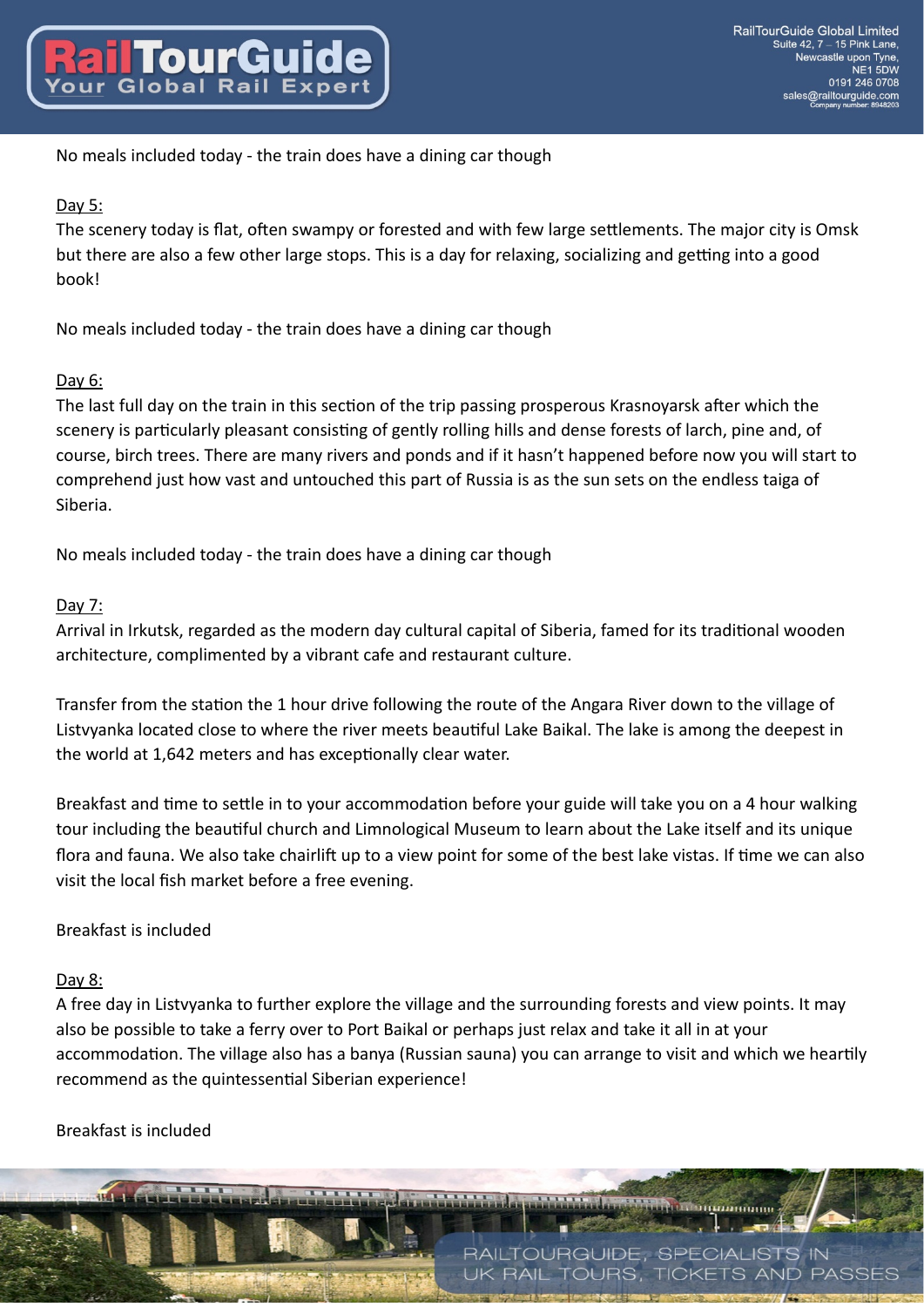# Day 9:

After breakfast drive the 1 hour back to Irkutsk for a 2 hour walking tour of the city centre including the park and War Memorial, some of the beautiful churches along the Angara river, the main city centre streets and the statue of Alexander III - the Tzar responsible for the Trans-Siberian railway. Evening transfer to the station for your onward train.

# Breakfast is included

# Day 10:

The morning is spent on the train heading towards the Russia- Mongolia border. You will notice a change in the people with many more Asian faces as you pass through Buryatia which has strong cultural ties with Mongolia. This is a remote and pretty section of the trip with a hint of an old Asian culture ever present. You reach the Russia-Mongolia border at Naushki around lunch time. The stops on each side are long but manageable as Mongolia track is the same gauge as Russia so the bogies do not need to be changed. Customs and immigration formalities are normally processed on the train itself. You should be on your way from the Mongolian side by nightfall.

# No meals included today

# Day 11:

Early morning arrival in Mongolia's capital, Ulaanbaatar - Train #362 Arrives 05:40 local time - a truly unique destination and for many a real highlight of their Trans-Siberian trip. Early, west to east, arrivals will have breakfast and a chance to shower in the city. Before heading out to Elstei ger camp you will have a city tour of Ulaanbaatar. Mongolia's capital is home to around a third of the entire population and has experienced a major boom in the last 10 years, largely driven by the mining industry. However, there is much of cultural interest here and the city tour includes Gandan Lama Monastery, the impressive Sukhbaatar square and the impressive views and Soviet monuments of Zaisan Hill.

Continue on to a ger camp stopping at the 40 meter high Genghis Khan Equestrian Statue that sees the most famous of Mongols survey the endless grasslands. The camp offers comfortable spacious ger accommodation and separate toilet, showering and dining facilities. A range of options are available including visits to local nomads, hiking the grasslands and learning about the local nomadic way of life. There are also opportunities to go horse riding on the steppe (payable locally) and for much of the year activities such as archery, ger building and even the opportunity to learn how to wrestle Mongolian style! Of course, you can simply relax and take in this extraordinary landscape as well.

Breakfast, lunch and dinner are included

# Day 12:

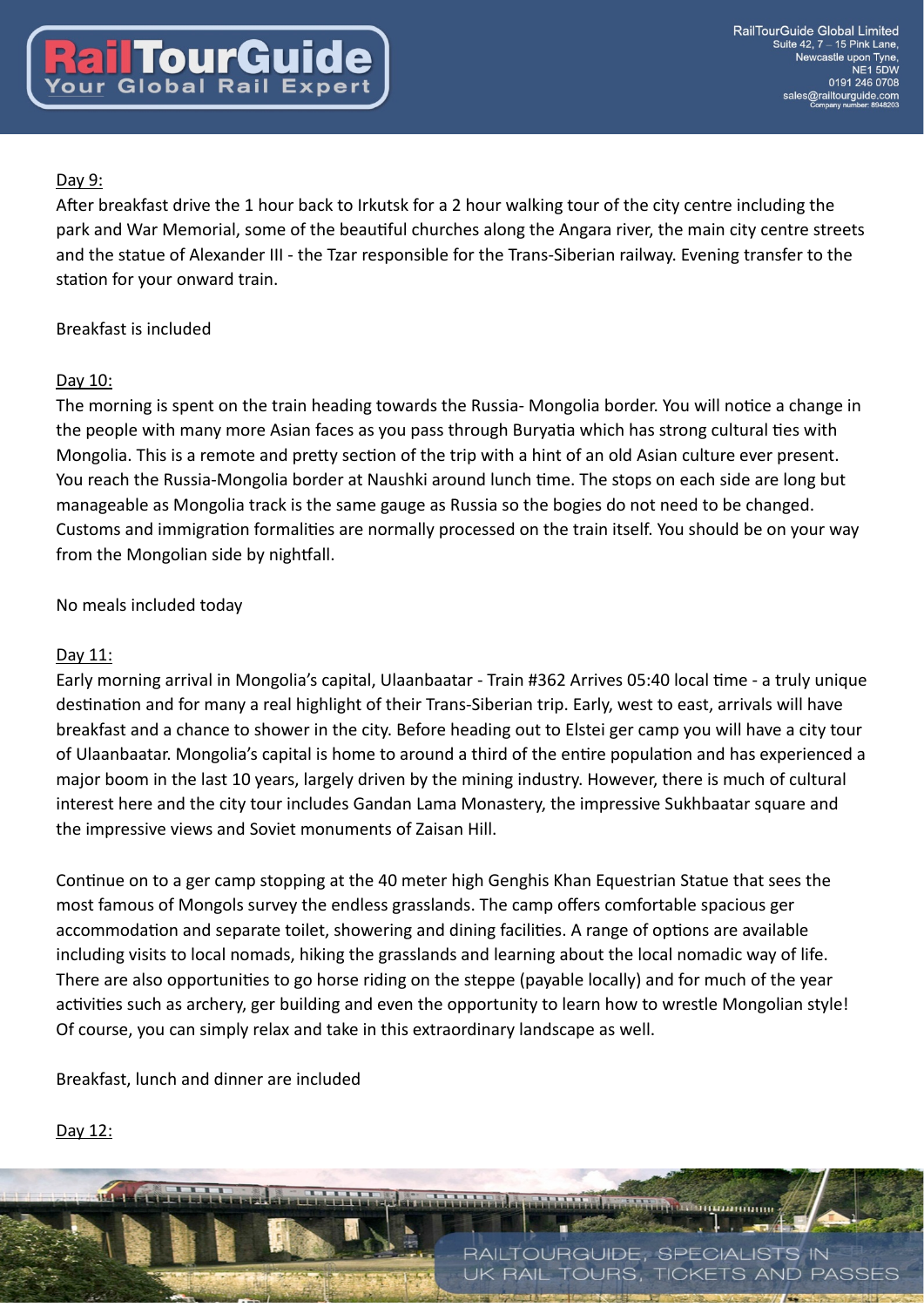A full day at the ger camp to enjoy this unique experience with assistance from your guide when required. Today is a good opportunity to range further into the steppe from the ger camp either by foot or horseback and, if the guide is notified the night before the kitchens can arrange a packed lunch to take.

Breakfast, lunch and dinner are included

#### Day 13:

Early morning transfer to the station to catch the train on to Beijing - Train #24 Departs 07:15 local time. The day is firstly spent in the steppe but that gradually gives way to the stoney Gobi desert - keep an eye out for camels! Evening arrival at the Mongolia-China border at Zamyn-Ude. The Mongolian exit formalities are completed on the train before a much longer stop is on the Chinese side.

### Breakfast is included

#### Day 14:

Wake up in China's Inner Mongolian grasslands before a series of tunnels and impressive views lead you through the mountains that shield Beijing. Late morning arrival in China's capital - Train #24 Arrives 11:40 local time. Beijing has it all - history, imperial majesty, modern masterpieces, delicious cuisine, and a vibrant local culture. Transfer to your hotel by private car and English speaking guide.

Note that unlike many stations along the Trans-Siberian route the guide is not usually able to meet you on the platform in Beijing. You will find the guide as you exit the station building.

This afternoon a private tour to the vast Tiananmen Square, the largest city square in the world and home to the Mao Mausoleum and Monument to the People's Heroes. To the north of the square is the equally vast palace complex of the Forbidden City. We'll walk up the middle axis from South to North taking in the splendour of the most important central buildings before finishing in the ancient small garden by the north gate. Directly north of the Forbidden city is Jingshan park where we will climb the beautifully landscaped "Coal Hill" for one of Beijing's best views over the Forbidden City. Return to your hotel with the rest of the day free.

### No meals included today

#### Day 15:

Today we will be showing you one of China's most famous sights - the Great Wall. We visit the dramatic and less crowded Mutianyu section 70km from Beijing set amongst spectacular mountain scenery. Dating back to the 6th Century and largely rebuilt in the 16th century during the Ming Dynasty it is one of the best preserved sections of the wall largely due to the high standard of construction.

**Dimminion** 

**RAIL TOURS. TICKETS AND PASSES** 

RAILTOURGUIDE, SPECIALISTS IN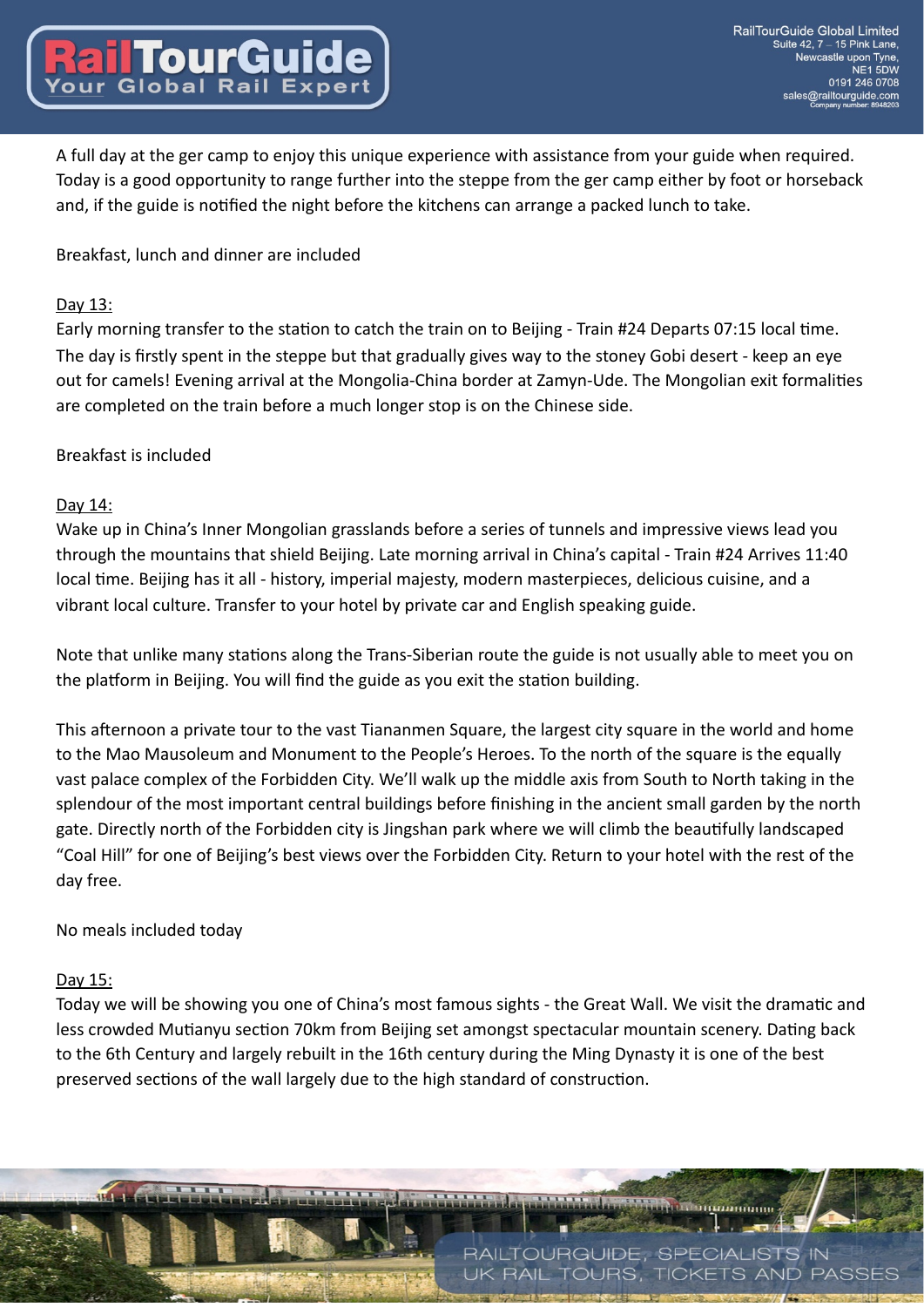On the way back to the city we stop at the 2008 Olympic sites of the spectacular Bird's Nest Stadium and the aquatics centre known as the Water Cube - external viewing only.

Note that instead of or in addition to the Olympic venues we can also arrange for you to visit one of Beijing's markets such as The Pearl Market, Panjiayuan Antique Market, the Silk Market or visit some of the galleries of the 798 Art Zone - just ask us for more details!

### Breakfast and lunch are included

### Day 16:

Free time for any final sightseeing or last minute shopping for souvenirs if time. Your local guide will have arranged a time to meet you in the hotel lobby for a transfer to the airport in good time for your flight out of China. We sincerely hope that you have had a fantastic Trans-Siberian experience!

## Breakfast is included



### **Hotel Information:**

Moscow - Peter 1 Hotel 4\*

Great location and easily walkable to Red Square and the Kremlin make this hotel one of the more reasonable lower end 5\* options in Moscow.

### Listvyanka / Lake Baikal - Krestovaya Pad 3\*

A good position with views overlooking the village and valley and good standard rooms. Some rooms have lake views and there is a good restaurant and deck.

**THEOREMANN** 

**RAIL TOURS. TICKETS AND PASSES** 

RAILTOURGUIDE, SPECIALISTS IN

Mongolia - Elstei Ger Camp